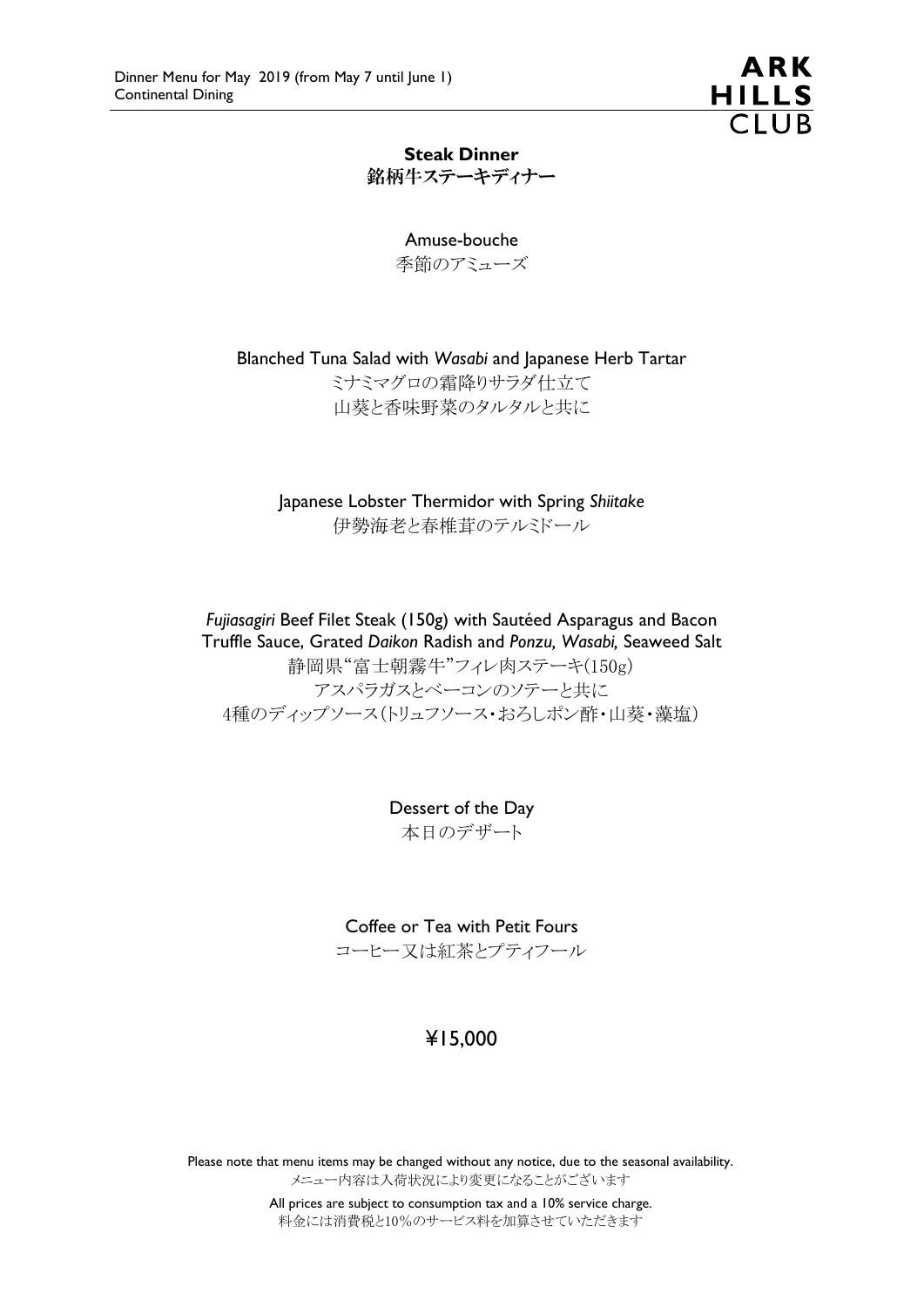ARK **HILLS**  $\overline{C1UB}$ 

Chef's Dinner シェフズディナー

Amuse-bouche アミューズ

Pork Loin and Vegetable with Fruit Tomato and Basil Sauce

ポークロインと彩り野菜のガーデン仕立て アメーラトマトのケッカソース

Abalone and Surf Clam Meniere with Brown Butter *Sakura* Shrimp Risotto

鮑と北寄貝のムニエル 焦がしバター風味 桜海老のリゾットと共に

Pan-fried Black Gnomefish with Sea Urchin Sauce Sautéed Green Papaya 駿河湾産 黒ムツのポワレ ウニソース

青パパイヤのソテーを添えて

Grilled Japanese Beef *"Kainomi"* with Armagnac Sauce Broad Bean and Potato Croquette

国産牛希少部位"かいのみ"のグリル アルマニャックソース 空豆と新じゃが芋のコロッケ添え

> Dessert of the Day 本日のデザート

Coffee or Tea with Petit Fours コーヒー又は紅茶とプティフール

# ¥12,000

Please note that menu items may be changed without any notice, due to the seasonal availability. メニュー内容は入荷状況により変更になることがございます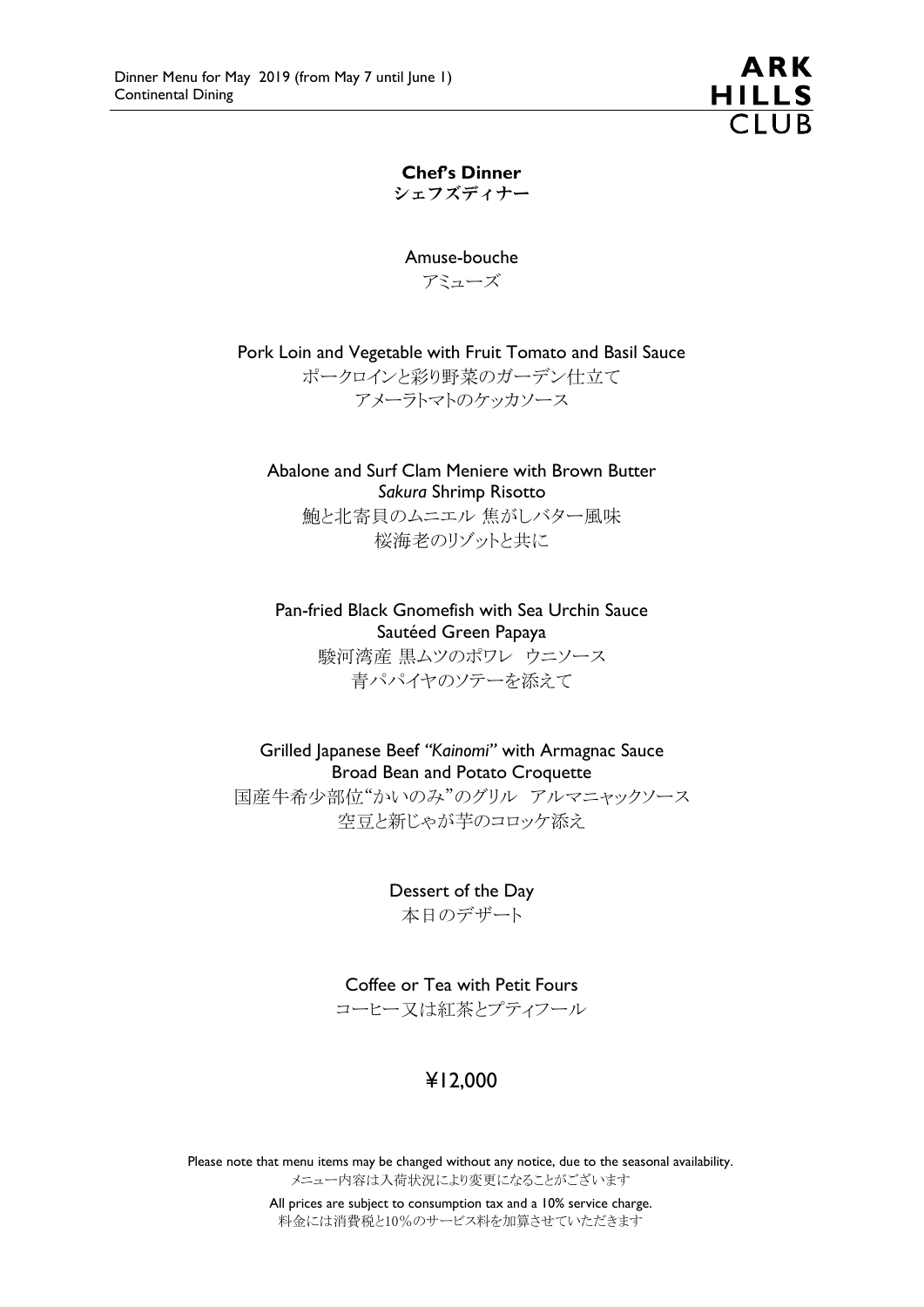

## Blessing from the Oceans

海の幸ディナー

Amuse-bouche

アミューズ

## Sautéed Grunt with *Wasabina and Udo* Salad

駿河湾産 麦わらイサキの炙り 山葵菜と独活のサラダ添え

Boiled Scampi and Cockle with Consommé, *Wakatakeni* Style 赤座海老とトリ貝の洋風若竹煮 コンソメ仕立て

> Rockfish with Red Wine and Butter Sauce Steamed Chicory メバルのソテー 赤ワイン風味のバターソース アンディーブのブレゼと共に

> > Dessert of the Day 本日のデザート

Coffee or Tea with Petit Fours

コーヒー又は紅茶とプティフール

# ¥9,000

Please note that menu items may be changed without any notice, due to the seasonal availability. メニュー内容は入荷状況により変更になることがございます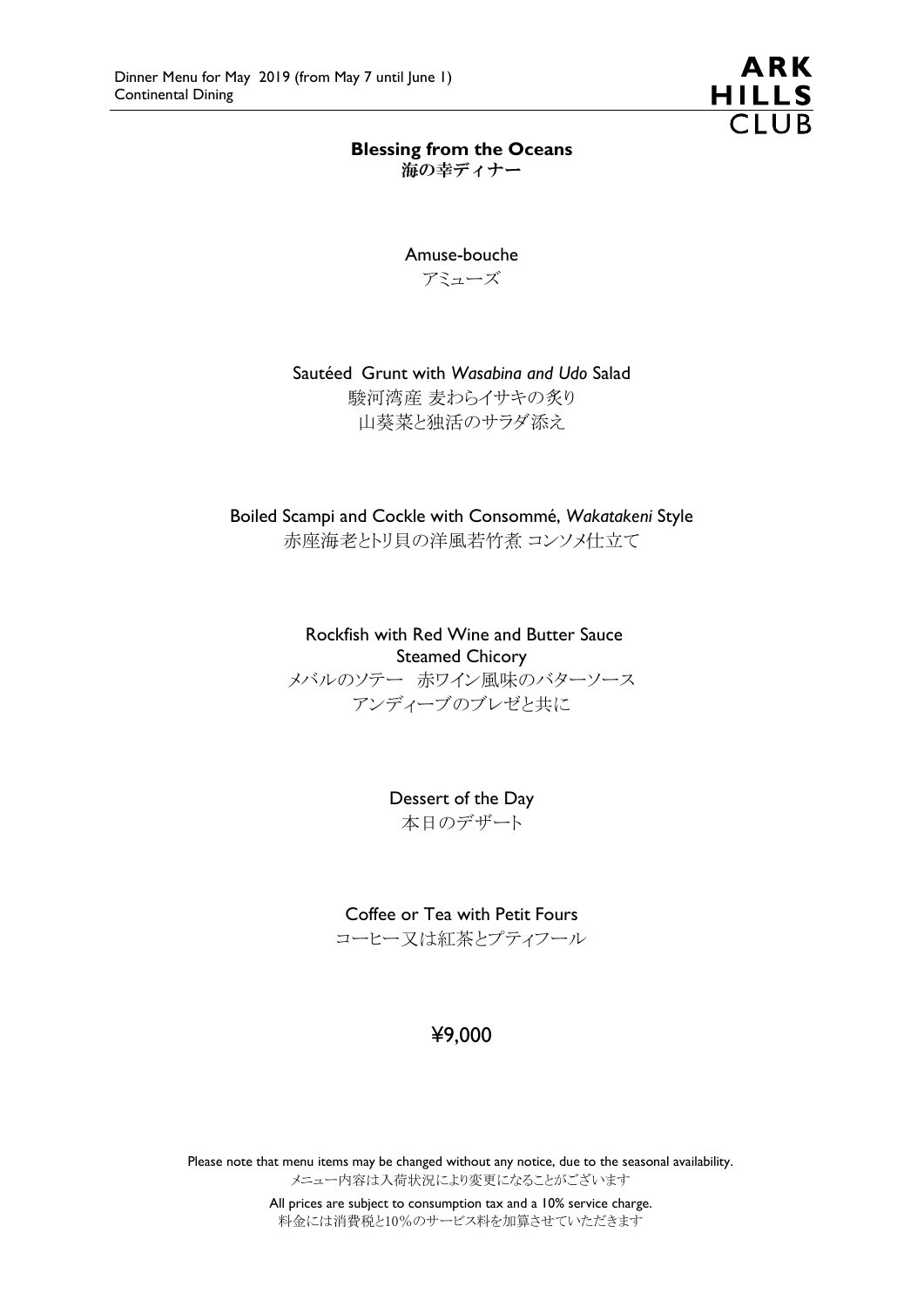

Bistro Dinner ビストロディナー

Amuse-bouche アミューズ

#### Marinated Salmon with Mustard Sauce

サーモンマリネ マスタードソース

#### Minestrone

彩り野菜たっぷりミネストローネ

# Roasted Pork with Café de Paris Sauce

## Sautéed Asparagus and Chinese Yam

"ふじのくに いきいきポーク"のロースト カフェ・ド パリ ・バターと共に 長芋のジャーマンポテトとアスパラガスのソテー

> Dessert of the Day 本日のデザート

Coffee or Tea with Petit Fours コーヒー又は紅茶とプティフール

# ¥6,000

Please note that menu items may be changed without any notice, due to the seasonal availability. メニュー内容は入荷状況により変更になることがございます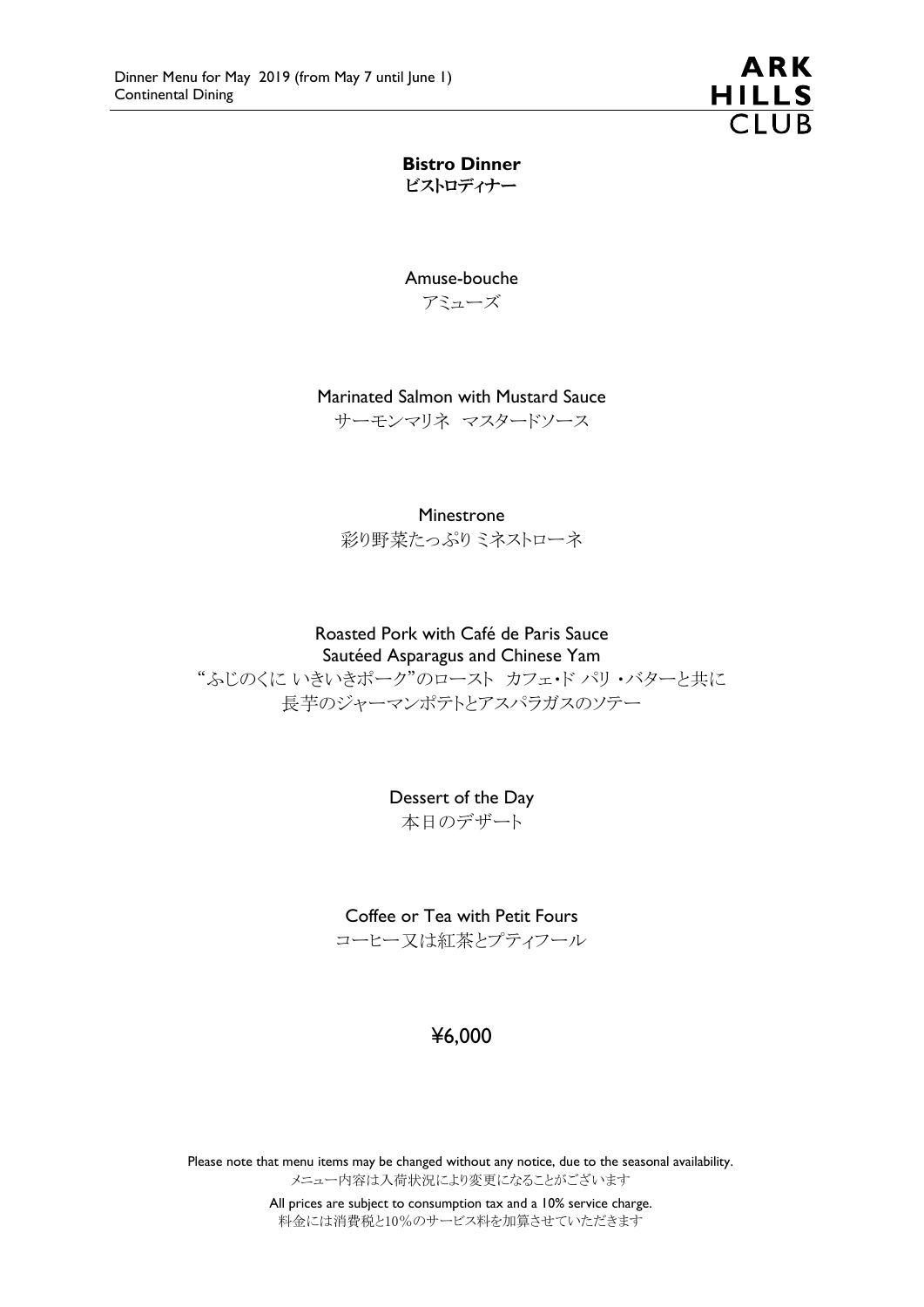

Vegan Dinner ヴィーガン ディナー

Garden Green Salad with Tomato and Seasonal Vegetables 完熟トマトと季節野菜のガーデングリーンサラダ

> Steamed Vegetables with Balsamic Sauce 温野菜の盛り合わせ バルサミコソース

Spaghetti Genovese with Mushroom and Olive キノコとオリーブのジェノバ風 スパゲティ―

> Assorted Seasonal Fruits フルーツ盛り合わせ

> > Coffee or Tea コーヒー又は紅茶

# ¥6,000

Please note that menu items may be changed without any notice, due to the seasonal availability. メニュー内容は入荷状況により変更になることがございます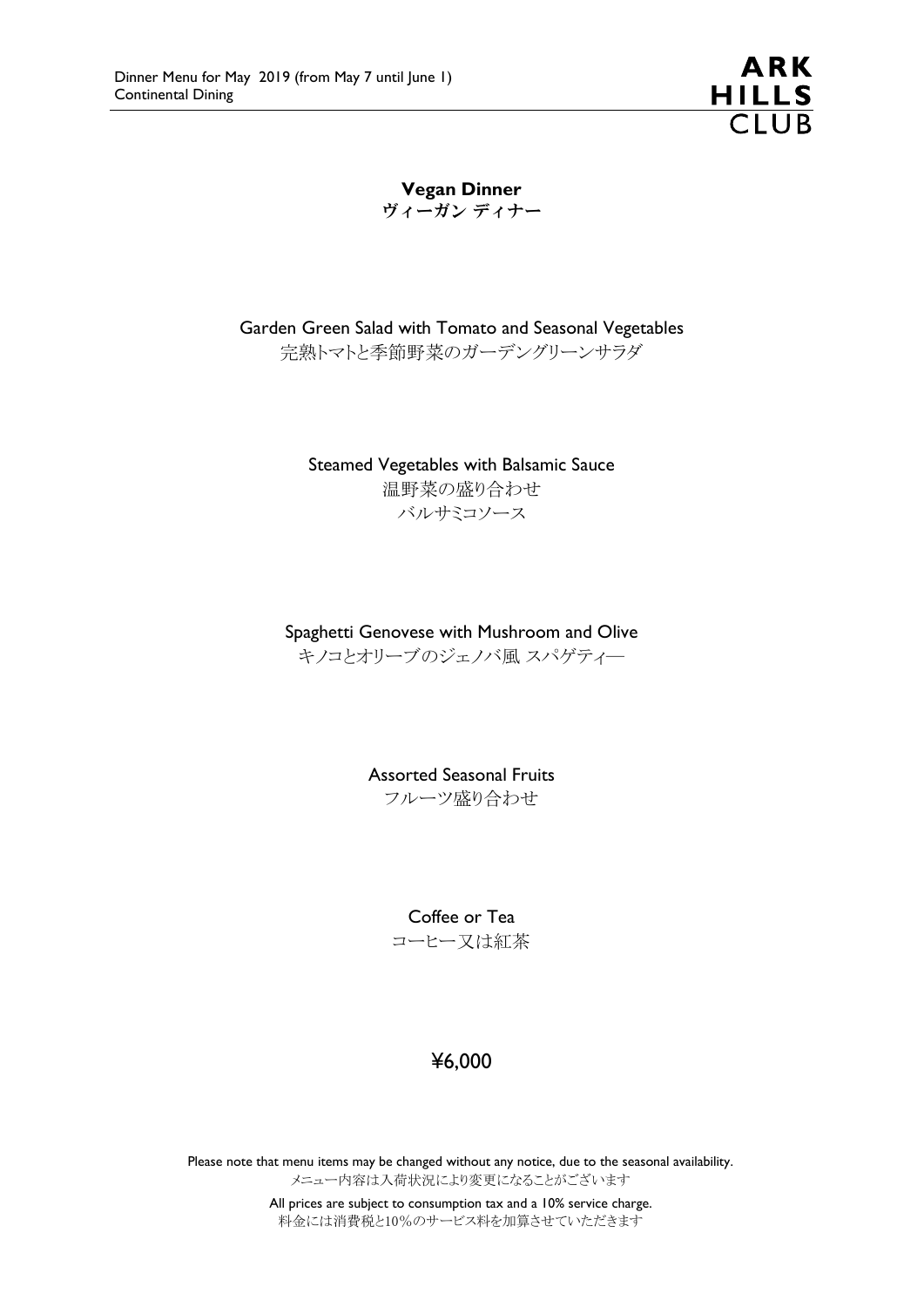A la Carte

| Appetizer                                                                                                  |       | (Half-portion)<br>ハーフポーション |
|------------------------------------------------------------------------------------------------------------|-------|----------------------------|
| <b>Classic Caesar Salad</b><br>クラシックシーザーサラダ                                                                |       | ¥1,800 ¥1,200              |
| <b>Marinated Salomon with Mustard Sauce</b><br>サーモンマリネ マスタードソース                                            | 3,000 | 2,000                      |
| Sautéed Grunt<br>Wasabina and Udo Salad<br>駿河湾産 麦わらイサキの炙り<br>山葵菜と独活のサラダ添え                                  | 3,000 | 2,000                      |
| Pork Loin and Vegetable<br><b>Fruit Tomato and Basil Sauce</b><br>ポークロインと彩り野菜のガーデン仕立て<br>アメーラトマトのケッカソースと共に | 4,000 | 2,600                      |
| Boiled Scampi and Cockle with Consommé, Wakatakeni Style<br>赤座海老とトリ貝の洋風若竹煮 コンソメ仕立て                         | 4,000 | 2,600                      |
| <b>Blanched Tuna Salad</b><br>Wasabi and Japanese Herb Tartar<br>ミナミマグロの霜降りサラダ仕立て<br>山葵と香味野菜のタルタルと共に       | 5,000 | 3,000                      |
| Soup                                                                                                       |       |                            |
| Green Pea Potage<br>グリンピースのポタージュ                                                                           | 1,800 | 1,200                      |
| Minestrone<br>彩り野菜たっぷり ミネストローネ                                                                             | 1,800 | 1,200                      |
| Consommé Soup<br>コンソメスープ                                                                                   | 2,200 | 1,600                      |

Please note that menu items may be changed without any notice, due to the seasonal availability. メニュー内容は入荷状況により変更になることがございます